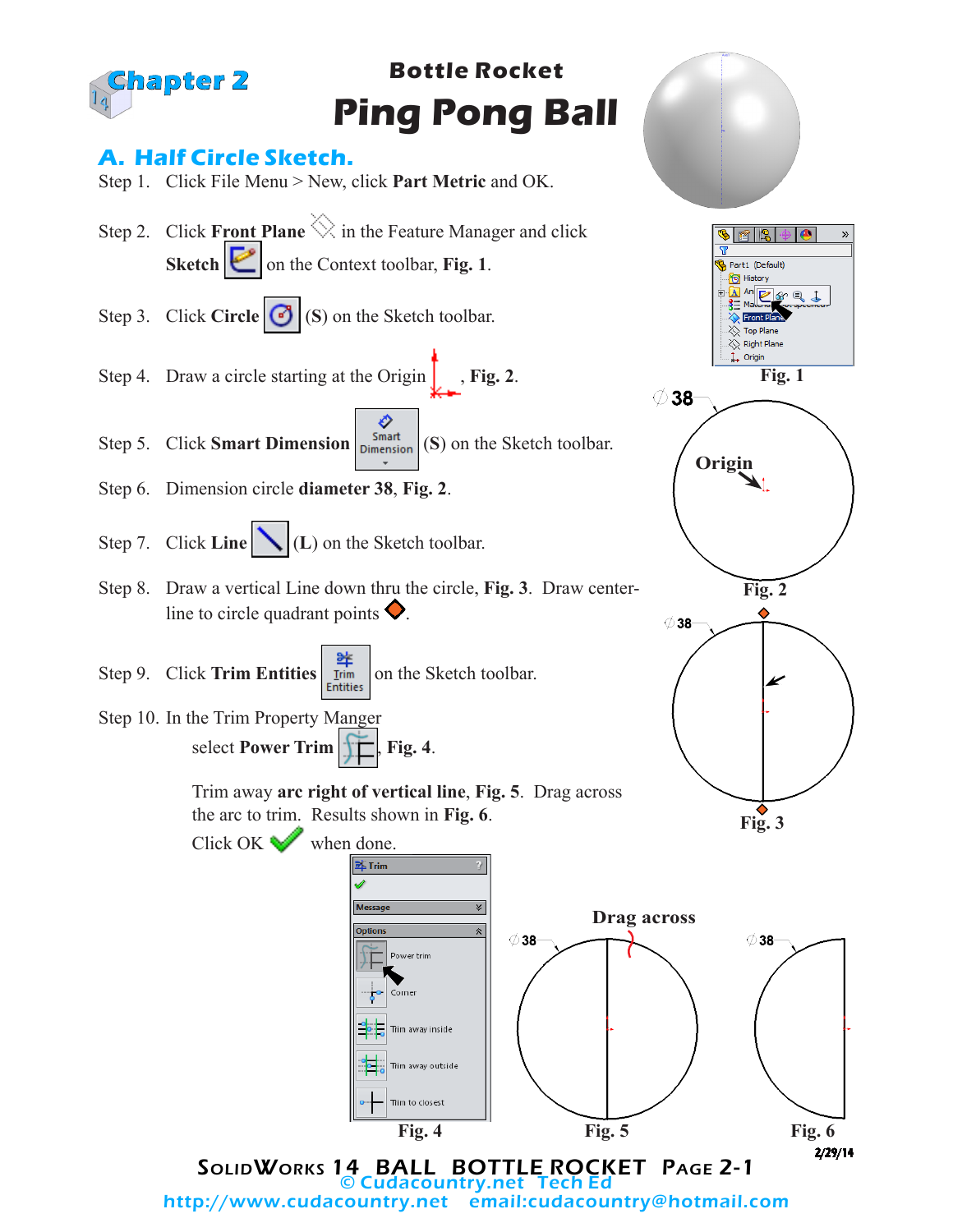## **B. Save as "BALL".**

Step 1. Click File Menu > Save As.

Step 2. Key-in **BALL** for the filename and press ENTER.

## **C. Revolved Boss/Base.**

- Step 1. Click **Features Features** on the Command Manager toolbar.
- ௸ Step 2. Click **Revolved Boss/Base Revolved** on the Features toolbar.
- Step 3. In the Revolve Property Manger:

for the Axles of Revolution click **vertical line of sketch**, **Fig. 8** click OK  $\blacksquare$ 

## **D. Create Axis.**

Step 1. **Ctrl click Front Plane**  $\heartsuit$  and **Right Plane**  $\heartsuit$ in the Feature Manager and to select both, **Fig. 10**.

∢ Reference Step 2. Click **Reference Geometry**  $\begin{bmatrix} \text{Geometry} \\ \text{B} \end{bmatrix}$  on the Features toolbar and **Axis** from the menu.

Step 3. In the Axis Property Manager click OK

## **E. Material Plastic CA.**

- Step 1. **Right click Material**  $\frac{1}{2}$  in the Feature
- Step 2. Expand **Plastics** in the material tree and click **CA**. Click **Apply** and **Close**.
- Step 3. Save. Use **Ctrl-S**.



**Fig. 7**

BALL (Default) **B** History

 $\overline{A}$  Annotations

 $\overline{\diamondsuit}$  Top Plane

Right Plane  $\downarrow$  Origin

**Co** Revolve 1

 $\hat{z}$ 

 $\hat{z}$ 

 $\overline{\phantom{a}}$ 

츾

 $\mathcal{D}$ 

.<br>Axis

 $\sqrt{\mathbf{x}}$   $\mathcal{Q}$ 

**Selections** 

 $60$  Revolve  $\mathbb{X}$ **Axis of Revolution** 

Line1 ╲ Direction1

 $\mathbf{G}$  Blind

 $\sum_{i=1}^{4}$  360.00deg

 $\overline{\mathbf{u}}$ 

**Fig. 10**

 $\frac{3}{2}$  Material <not specified>

Front Plane

**Fig. 9**

**Front Plane** 

**Right Plane** 

One Line/Edge/Axis

a. Two Points/Vertices Cylindrical/Conical Face

Point and Face/Plane

Two Planes

商

**Fig. 8**

**Axis**